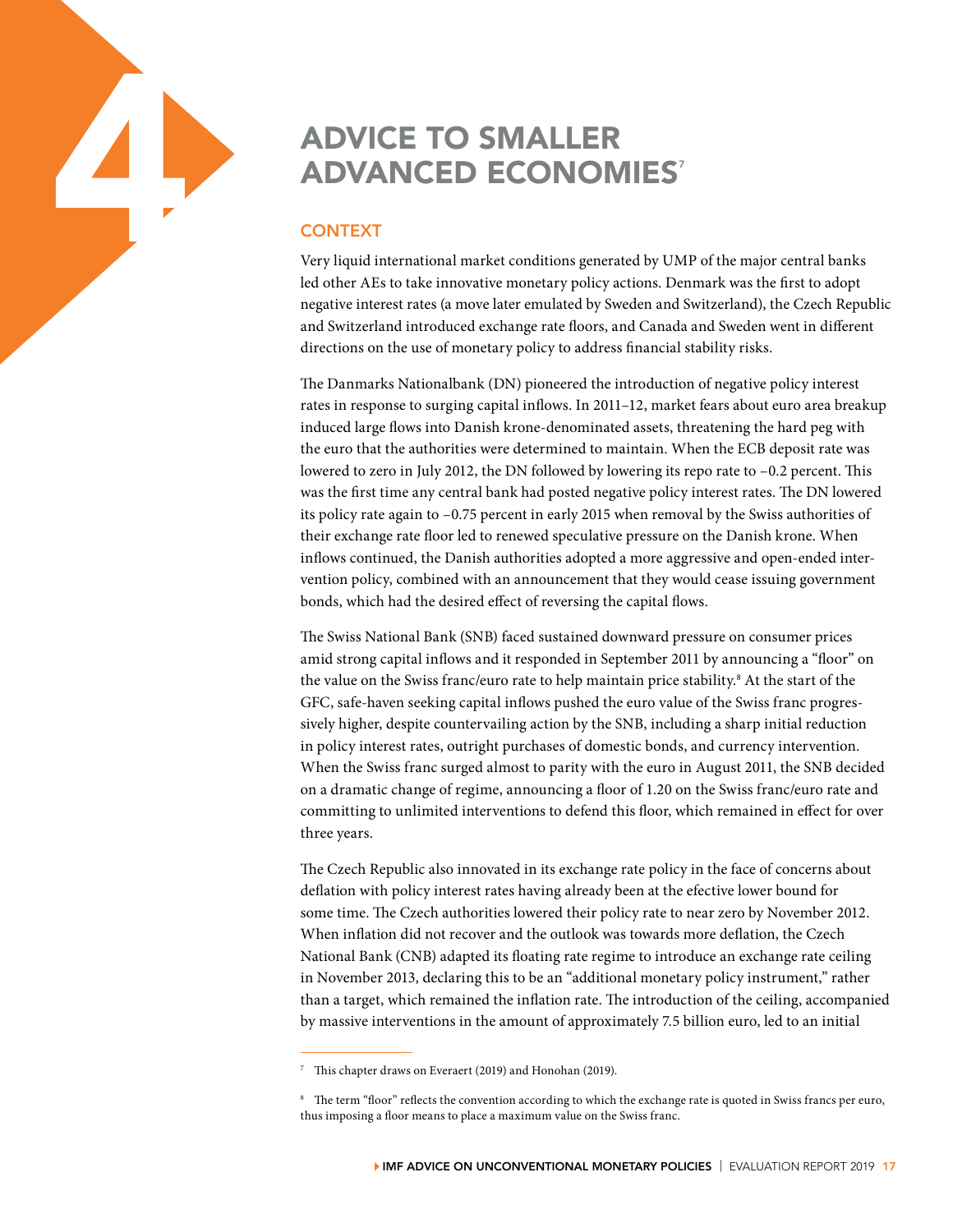depreciation of about 5 percent. With inflation coming back on target, exit from the ceiling was accomplished smoothly in April 2017. The subsequent appreciation of the currency has not been excessive.

A key issue in Sweden was balancing its inflation targeting framework with financial stability concerns. Following a path different from other central banks, the Riksbank tried to manage financial stability risks by gradually tightening monetary policy during 2010–11. The Riksbank board decided that, despite high unemployment and low inflation, interest rates must be raised for "longer-term considerations," namely, financial stability concerns arising from a credit-fueled boom in the Swedish property market. However, the appreciation of the kronor and weakness of the euro area economy began to take a toll on the Swedish economy, and inflation kept coming in below target and below forecast. The Riksbank reversed course in July 2014 by cutting the policy rate and it moved to negative interest rates in early 2015. Inflation, which had dipped to zero or below, began to return towards the target, reaching 2 percent by early 2017.

In contrast to the Swedish approach in 2010–13, Canada has consistently chosen to use macroprudential policies instead of monetary policy to manage financial stability risks. During 2010–17, Canadian agencies tightened macroprudential policies related to the housing and credit markets. Key measures included tightening standards for government-backed insured mortgages (which cover the bulk of mortgage lending) and capping debt serviceto-income ratios for mortgage lending. More recently, some provinces introduced property transfer taxes on nonresidents to deal with perceived speculation and support affordable housing in certain large city markets. Monetary policy has not been considered as a tool to actively lean against the wind and would only be brought to bear if all other options were exhausted (Poloz, 2015).

## IMF ADVICE

IMF engagement with these five countries under review varied considerably in depth and content. Given their smaller size and more limited systemic reach, advice was largely through bilateral surveillance, particularly the Article IV consultation, and received less attention in multilateral surveillance or high-level Fund-wide processes.

IMF staff reacted after the fact to the novel Danish monetary policy actions, and attention to monetary policy issues remained comparatively light. There was limited interaction between the DN and IMF staff in advance of the introduction of negative rates, and subsequently the Fund's role was largely one of validation. The Policy Notes for Article IV consultations did not emphasize monetary policy issues and were matter-of-fact about the introduction of negative interest rates. In the 2012 Policy Note, staff remarked that "the negative interest rate policy is new and little experience has been accumulated, so any policy recommendation would be tentative. A note on this topic is planned for the SIP."9 The 2012 Article IV Report (IMF, 2013a) devoted less than half a page to monetary policy in this environment and the Nordic Regional Report published by the European Department in 2013 (IMF, 2013e) devoted almost no attention to monetary policy issues. Not until 2014 did the Article IV report attempt a broader assessment of UMP-related issues in Denmark. However, within months of that report, Denmark's UMP strategy was challenged again by the Swiss floor exit (IMF, 2014f). There is no evidence of the Fund discussing contingency planning for Danish monetary policy in response to a potential Swiss exit. The government debt management announcement was, for example, entirely homegrown.

Engagement with the Swiss authorities on their use of the exchange rate "floor" was more intense. The SNB did consult the Fund on a range of possible policy options prior to introducing the "floor" in September 2011. After the event, a key challenge for the Fund was to decide whether to support the SNB's action to put a limit on the exchange rate's appreciation at a time of a large current account surplus, which led to external criticism.<sup>10</sup> In the end,

<sup>9</sup> Batini and others (2013) explored briefly some of the technical aspects of negative interest rates.

<sup>&</sup>lt;sup>10</sup> The Swiss current account surplus has been running at about 10 percent of GDP since the mid-1990s, prompting allegations by Bergsten and Gagnon (2012) and Gagnon (2014) that Switzerland is a "currency manipulator," using policy tools to weaken the Swiss franc. Since 2016, Switzerland has been included in the monitoring list by the U.S. Treasury Department in its semi-annual review of currency practices. See also Taylor (2018).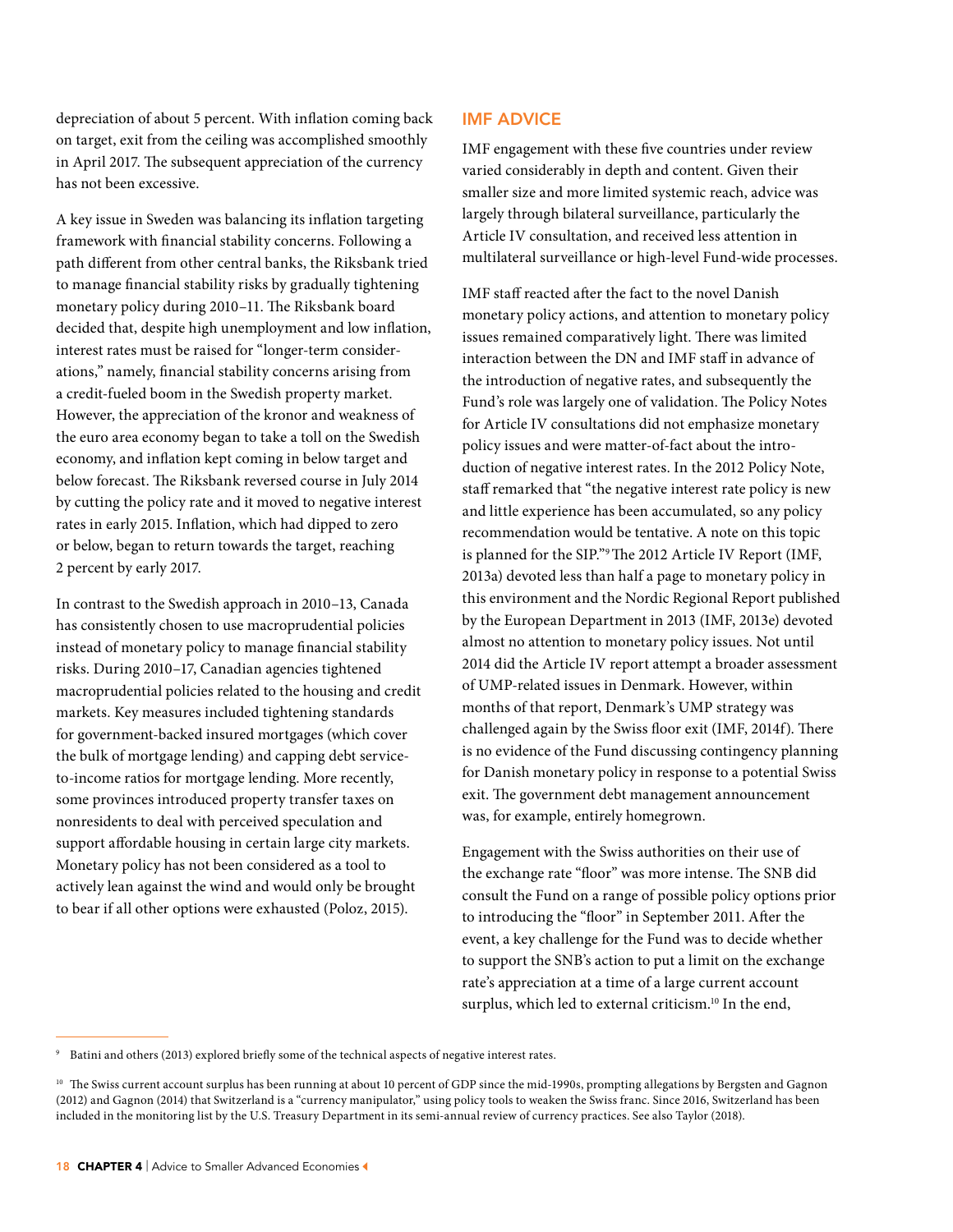IMF staff judged the "floor" to be an appropriate response to ensure price stability and deter capital inflows and not an attempt to manipulate the currency for competitive advantage. The Swiss authorities pointed to a number of distinctive features of the Swiss economy that tend to swell the current account surplus and Fund staff have given Switzerland the benefit of the doubt on this matter, noting that the insensitivity of the Swiss current account surplus to large fluctuations in the exchange rates suggests that special factors are at play. The staff position was supported by the fact that the Fund's external balance assessment pointed to the Swiss franc being overvalued rather than undervalued.

IMF staff also supported the introduction of the exchange rate "floor" by the CNB and subsequently characterized it as "pathbreaking." During the run-up to the policy shift, Fund staff had already been discussing with the authorities the modalities of a strategy of foreign exchange (FX) intervention to ward off deflation. In the 2013 Article IV consultation, staff advised that regular, pre-announced, and fixed-size interventions would be the best way "as they would prevent the perception that the CNB has a target exchange rate in mind." Even though the "floor" was not the style of intervention they had suggested, the Article IV report recommended keeping it in place "until deflation risks recede" after considerable internal debate (IMF, 2013g).11 IMF working papers (Alichi and others, 2015; Clinton and others, 2017) carefully explained the Czech method, characterizing it as "pathbreaking" and a potential model for other countries.

The focus in discussions in Sweden was squarely on the ongoing debate about the use of monetary policy to address financial stability concerns. As with the U.K. case, IMF staff publicly supported the Riksbank's policy actions all through this period, although there was some internal questioning, including whether to support the Riksbank's decision to lean against the wind. Review departments were concerned about the impact of tightening on the economy and suggested greater reliance on macroprudential policies. However, these views did not carry the day and the Fund publicly invariably supported the majority position within the Riksbank. When the Riksbank changed course in 2014, so did the IMF, with the 2015 Article IV

Report characterizing the new monetary policy stance as "appropriate" (IMF, 2015b).

In Canada, the Fund's focus was again on financial stability issues, with particular concern centering on the housing market. Overall, the Fund consistently agreed with the Bank of Canada that macroprudential tightening was preferable to monetary policy tightening to manage financial stability risks and to avoid "leaning against the wind." From 2010 onward, every staff appraisal in Article IV reports approved of the macroprudential measures taken by the authorities to cool housing markets, advising greater tightening of these measures if they did not have the intended effect. By 2016, the IMF judged that "macroprudential policy has been broadly effective in alleviating financial stability risks" (IMF, 2016c). However, there were differences in view with regard to application of the IV on capital flows as the Fund assessed that some measures taken in response to housing price pressures treated foreign investors differently than residents and should be classified as CFMs, and suggested alternative measures. Canadian authorities did not agree with the characterization of provincial nonresident property transfer taxes as they were narrowly targeted to address excessive demand for housing, including from foreign investors, in two urban areas and were not introduced to target capital flows. Their effect on aggregate capital flows was likely minimal, given Canada's high degree of capital account openness.

## ASSESSMENT

Central bank officials in the smaller AEs generally found Article IV consultations stimulating and useful even though these consultations did not greatly influence their novel policy decisions. Officials noted that, when they looked for external advice on monetary policy issues, they would typically first turn to counterparts at other central banks and to experts at the BIS with whom they had regular contact in committee and working group meetings. The value of the Article IV consultation came from the opportunity they provided to discuss monetary policy issues as part of the overall macroeconomic framework with well-informed external experts. Moreover, although

<sup>&</sup>lt;sup>11</sup> Though Fund staff were not involved in the decision to introduce the floor or the design of the details, the IMF's modeling team had in the past contributed to building the CNB's analytic capacity to implement inflation targeting.